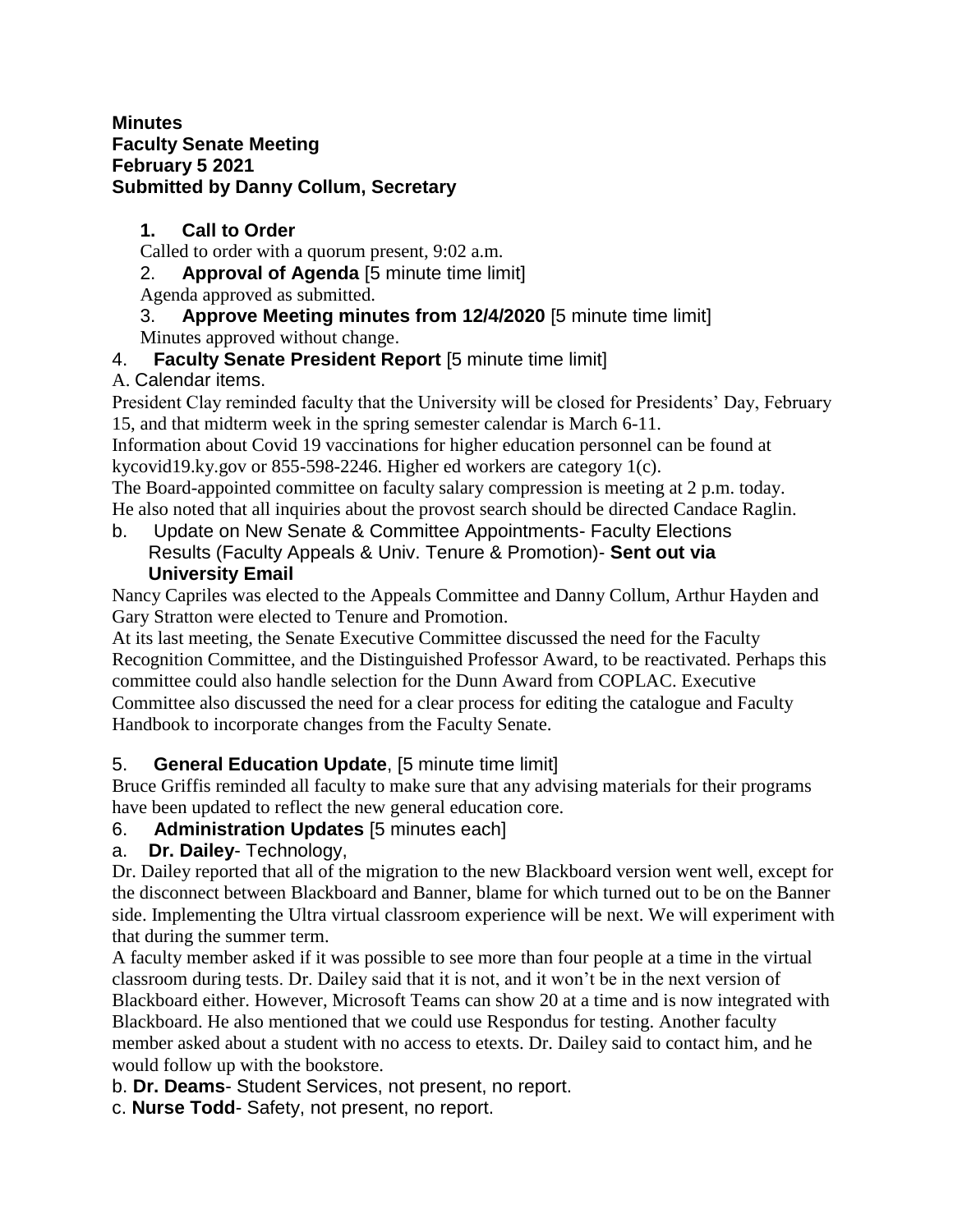### d. **Daryl Love**- Career Services

Career Fair is February 9, via Handshake. Faculty all have Handshake accounts. Students can have group and one-on-one meetings with different employers. Student Success Academy now has 85 students for its 135 slots. This program will focus on developing the "soft skills" that lead to successful employment. To recommend a student, email to Tonika East or Daryl Love. A faculty member noted that he has encountered students who did not have a resume. Mr. Love said that on the kysu.edu website there are sample resumes and a recording of a resume workshop. They are also doing resumes in KSU 118.

### e. **Dr. Malone**- Advising, not present, no report.

### f. **Dr. Schneller**- Academics/Research

The legislature is in session and focusing on higher education this week, so we all should be paying attention to that.

### g. **Dr. Emmanuel**- Academics

John Gregory is now the contact for veteran and military benefits at KSU. Blazer Library is open, with limited space. It will expand hours during the midterm exams period. Dual credit is going well this semester. The Registrar is developing a larger staff, with more changes to come.

## h. **Dr. Yates**- Provost Insights & Academic Update Not present, no report.

## 7. **Senate Committee Reports** [5 minutes each]

### a **Academic Policy Committee report** [5 minute time limit]

Senator Gyawali reported that APC met last Friday with Ms. Williams from Admissions for a discussion of the AP credit list that needs updating. The Committee also discussed problems with getting action items enacted in the catalogue and Handbook and communicated to the faculty and students. We've had resolutions, like Pass/Fail, he said, that didn't get out in a timely fashion. The Faculty Senate used to have access to an administrative assistant and now we don't President Clay has said he will ask the provost about that.

APC also got the data on the Fall 2020 pass/fail option. Only 46 students used it. APC wants to rule out any further extension of pass/fail this semester and get it announced early so that everyone is clear about what is happening. The committee will hear from SGA for the student view on the issue and bring a resolution to the next full Senate meeting.

APC also discussed problems with advising—i.e. students being in the wrong classes, or not knowing why they are in the class they are taking. APC will be meeting with Dr. Malone about this. Also, there is confusion about hybrid, synchronous classes and classes that are entirely asynchronous online. One senator reported having a class that was listed hybrid, synchronous and meeting on M-W, but had a time listed as TBA. This made it extremely difficult to schedule the virtual class meetings. An APC member reported a class that was supposed to meet online at regular class time, but the days and times never appeared on WIRED so students thought they were in an all online asynchronous class.

### b. **Curriculum Committee report** [5 minute time limit]

Senator Wang reported that FSCC had no submissions. Last semester the Faculty Senate passed 15 curriculum items. None have been implemented by the registrar. Senator Wang reported that he is trying to get that done. The committee is also working on updating its forms for curriculum action items. It is currently unclear who should be signing items at each level.

Also, Lauren Graves is working on a manual for faculty designing program changes.

c. **Professional Concerns Committee report** [5 minute time limit]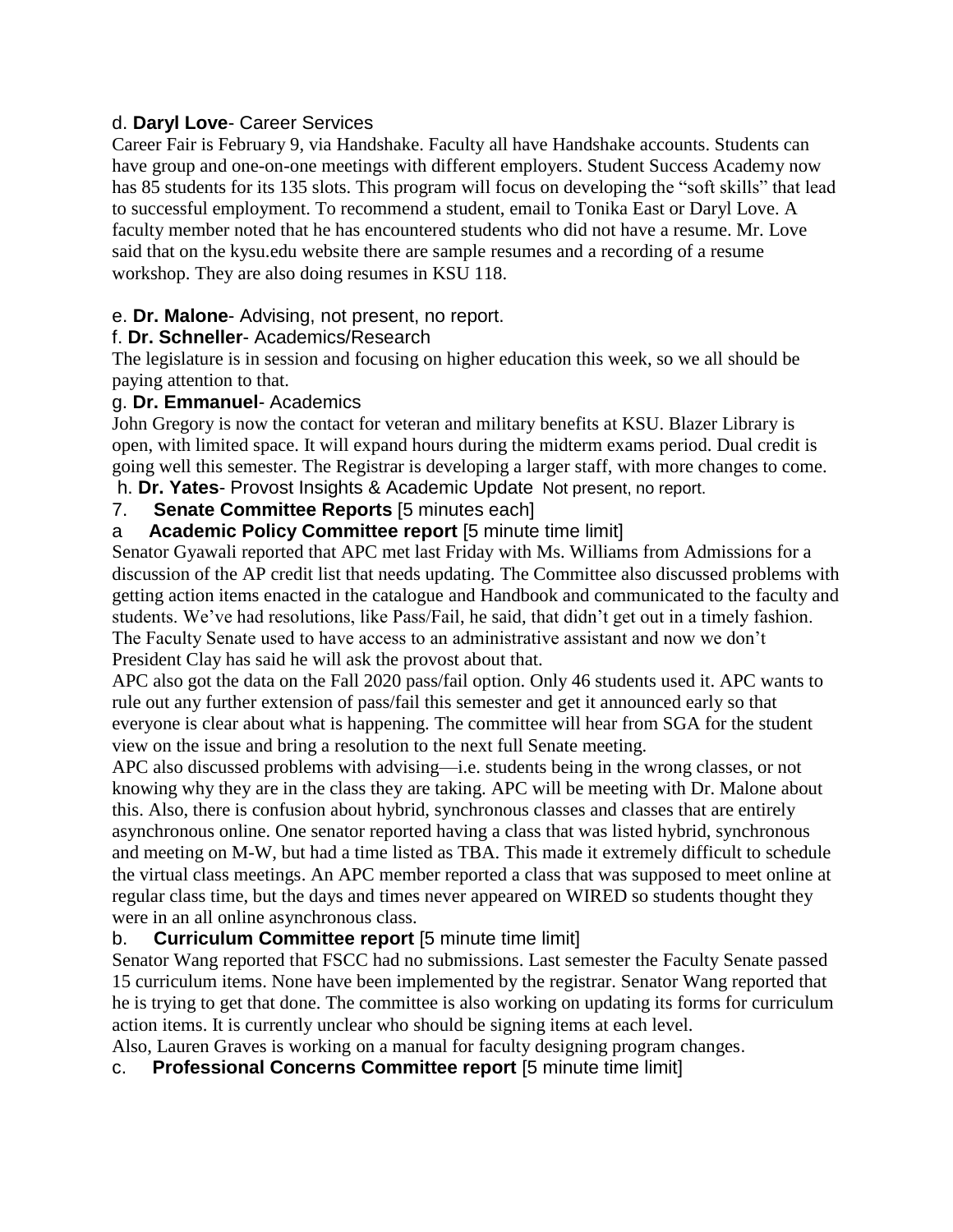Senator Valentine reported that PCC is looking again at Handbook policy on hiring of deans and evaluation of chairs. Questions that have arisen include: How are chairs reviewed? Do they use Interfolio? Does Human Resources have rules for chair reviews? PCC will also be considering and making recommendations about the use of "interim" and "acting" titles for academic administrators and the difference, if any, between "directors" and "chairs." The committee has divided up these issues for information gathering and will look at them at its next meeting. Also at the next meeting, the PCC will discuss a faculty mentoring program.

d. **Budget and Academic Support Committee report** [5 minute time limit] Senator Novelo reported that the committee met January 29 and discussed three topics: (1) Ongoing evaluation of remote learning needs. Information from fall semester was very limted. What comes next? Dr. Dailey will join BASC to discuss this. (2) A survey of classroom resources to identify classroom needs, especially in the areas of technology, office equipment, and Covid 19 safety. Senator Ballard-Kang is working on that. (3) Policy for indirect costs from grants. The committee will investigate whether we need a revised business policy that will require deans to have a plan in place for use of indirect costs to support faculty research. One member of BASC also wanted to raise the question of whether KSU could implement "plus" and "minus" grades in our system.

### 8. **Faculty Regent Updates** [5 minute time limit]

Regent Moffett reported that the Board of Regents met last week for five hours. Informational items before the board: An audit has been done for the university. Audit is still needed for the KSU Foundation. The board looked at a fall D-F-W report. Freshman students had a 40 percent D-F-W rate. An administrator brought data to the board with D-F-W rates for individual classes that included faculty names. Fall-to-spring retention was 90 percent. Fall classes were 147 face to face, 154 hybrid and 296 online.

In an action item, the board approved President Brown's performance review done by the Association of Governing Boards.

Regarding D-F-W rate, a senator commented that we faculty need to look at what are the vulnerabilities in our student profile and how we can tie the needs of our students into our research.

A senator who teaches math noted that in College Algebra, one of the classes which often has a high D-F-W, students who attend 60 percent or more of the classes tend to pass. She wondered if there is any way to quantify that in the statistics that go to the board?

Regent Moffett noted that D-F-W is being reported annually to the board since the specific request of a former board member.

A guest asked if confusion around the P/F policy, which may have led to students with "D" grades getting "F" when they expected to get "P" may have added to the number of "F" grades in the fall semester.

- 9. **Faculty ombudsman report** [5 minute time limit]
- a.. Dr. Reilly- Faculty Ombudsman was not present, and so no report.
- 10. **Other Business** [10 minute time limit]

No other business.

11. Adjournment

Meeting adjourned at 10:30 a.m.